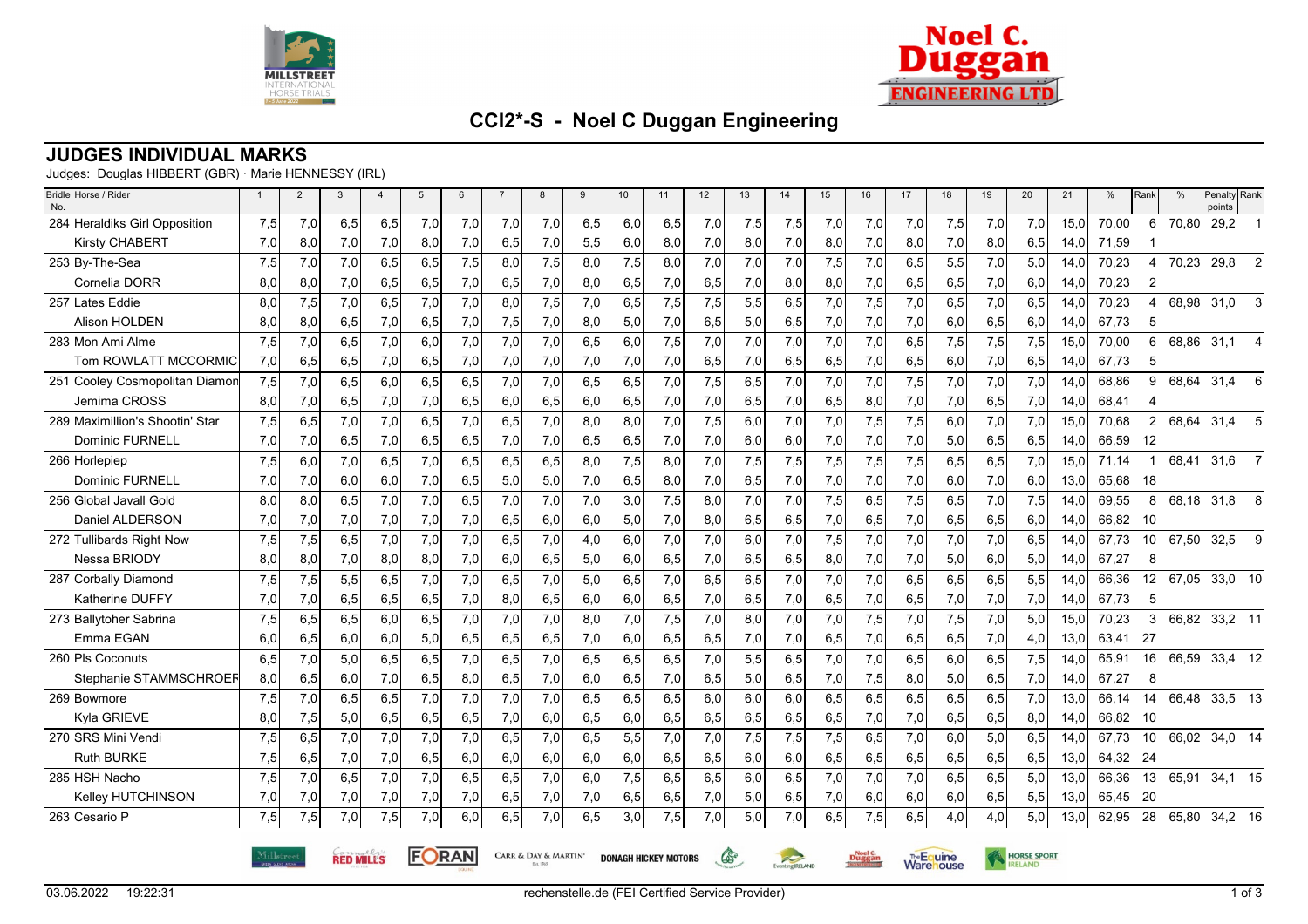



HORSE SPORT

**Warehouse** 

## **CCI2\*-S - Noel C Duggan Engineering**

#### **JUDGES INDIVIDUAL MARKS**

Judges: Douglas HIBBERT (GBR) · Marie HENNESSY (IRL)

| Bridle Horse / Rider<br>No.  | $\mathbf{1}$ | $\overline{2}$ | 3   | $\overline{4}$ | 5   | 6   | $\overline{7}$ | 8   | 9    | 10  | 11  | 12  | 13  | 14  | 15  | 16  | 17  | 18  | 19  | 20  | 21   | %        | Rank | $\%$  | Penalty Rank<br>points |  |
|------------------------------|--------------|----------------|-----|----------------|-----|-----|----------------|-----|------|-----|-----|-----|-----|-----|-----|-----|-----|-----|-----|-----|------|----------|------|-------|------------------------|--|
| <b>Jennifer KUEHNLE</b>      | 8,0          | 8,0            | 7,0 | 8,0            | 7,0 | 7,0 | 6,5            | 5,0 | 7,0  | 5,0 | 7,5 | 6,5 | 6,0 | 7,0 | 8,0 | 7,0 | 7,0 | 5,0 | 7,5 | 6,0 | 15,0 | 68,64    | 3    |       |                        |  |
| 261 OLS Pixie Hollow         | 7,0          | 6,5            | 6,5 | 6,5            | 6,5 | 7,0 | 6,5            | 7,0 | 6,0  | 5,5 | 6,5 | 6,5 | 7,0 | 7,0 | 7,0 | 6,5 | 7,0 | 6,0 | 6,5 | 5,5 | 13,0 | 65,23    | 19   | 65,68 | 34,3 17                |  |
| Alex CONNORS                 | 7,0          | 7,0            | 7,0 | 6,5            | 6,0 | 7,0 | 6,5            | 6,5 | 6,0  | 6,0 | 7,0 | 6,5 | 6,5 | 6,5 | 7,0 | 7,0 | 7,0 | 6,5 | 6,5 | 6,5 | 13,0 | 66,14    | - 14 |       |                        |  |
| 264 Cydonia Frankly Cruising | 7,0          | 7,0            | 6,5 | 7,0            | 6,5 | 6,0 | 7,5            | 7,0 | 8,0  | 3,0 | 6,0 | 7,0 | 7,0 | 6,5 | 7,0 | 7,0 | 7,0 | 7,0 | 6,5 | 5,5 | 13.0 | 65,91    | 17   | 65,68 | 34,3 17                |  |
| Sam WATSON                   | 7,0          | 7,0            | 6,5 | 6,5            | 6,0 | 6,0 | 7,0            | 7,0 | 6,0  | 5,0 | 7,0 | 7,0 | 6,5 | 6,5 | 7,0 | 7,0 | 7,0 | 7,0 | 7,0 | 5,0 | 13,0 | 65,45    | -20  |       |                        |  |
| 259 Merlot                   | 6.5          | 7.0            | 6.0 | 6.0            | 6,0 | 6,5 | 7,0            | 7.0 | 6.5  | 5,5 | 6,5 | 7.0 | 7.0 | 7.0 | 6,5 | 6,5 | 7,0 | 7,0 | 5,0 | 6.5 | 13.0 | 65.00    | 22   | 65.45 | 34,6 19                |  |
| Symone BROWN                 | 7,0          | 7,0            | 6,5 | 7,0            | 5,0 | 6,5 | 6,5            | 6,5 | 6,0  | 6,0 | 8,0 | 6,5 | 7,0 | 7,0 | 7,0 | 7,0 | 6,5 | 6,0 | 7,0 | 6,0 | 13,0 | 65.91    | - 15 |       |                        |  |
| 291 Romans Mr. Kane          | 8.0          | 7,0            | 6,5 | 7,0            | 7,0 | 6,5 | 7,0            | 7,0 | 6, 5 | 7,0 | 5,5 | 6,5 | 5,0 | 2,0 | 7,0 | 7,0 | 6,5 | 6,0 | 7,0 | 7,0 | 14.0 | 65,00    | 21   | 65,34 | 34,7 20                |  |
| Keelin MCCARTHY              | 7,0          | 5,5            | 7,0 | 6,5            | 6,5 | 7,0 | 7,0            | 6,5 | 6,0  | 6,0 | 7,0 | 6,5 | 6,0 | 5,0 | 7,0 | 7,0 | 6,5 | 6,5 | 7,0 | 7,0 | 14,0 | 65,68    | 16   |       |                        |  |
| 252 Orza Sc                  | 7,0          | 6.5            | 6,0 | 5,5            | 6,5 | 6,5 | 6,5            | 7.0 | 6,5  | 6,0 | 7,0 | 7,0 | 6,0 | 6,5 | 6,0 | 7,0 | 6,5 | 6,5 | 6,5 | 6,5 | 13,0 | 64.77    | 23   | 65,23 | 34,8 21                |  |
| <b>Keelin MCCARTHY</b>       | 8,0          | 6,5            | 6,5 | 6,0            | 6,0 | 6,5 | 6,5            | 6,5 | 6,5  | 6,0 | 7,0 | 7,0 | 6,0 | 6,5 | 7,0 | 7,0 | 7,0 | 6,5 | 7,0 | 5,5 | 13,0 | 65,68    | - 18 |       |                        |  |
| 290 Cado Louvo               | 7,5          | 6.5            | 5,5 | 7,0            | 7,0 | 6,5 | 6,5            | 6,5 | 6,5  | 5,5 | 6,5 | 6,5 | 5,5 | 7,0 | 6,5 | 6,5 | 6,5 | 6,0 | 6,0 | 7,0 | 13,0 | 64,55    | 25   | 65,11 | 34,9 22                |  |
| Jemima CROSS                 | 7,0          | 7,0            | 7,0 | 6,0            | 6,5 | 6,5 | 6,5            | 6,5 | 6,5  | 5,0 | 7,0 | 6,5 | 6,5 | 6,0 | 7,0 | 7,0 | 6,5 | 6,0 | 6,5 | 7,0 | 14,0 | 65,68    | 16   |       |                        |  |
| 271 Centaur Esquire          | 6,5          | 6,5            | 5,0 | 6,0            | 6,5 | 6,5 | 7,0            | 7.0 | 7,0  | 5,5 | 6,0 | 6,5 | 7,0 | 6,5 | 6,5 | 5,5 | 6,5 | 6,5 | 6,0 | 6,0 | 12,0 | 62,95    | 29   | 64,77 | 35,2 23                |  |
| Darragh BYRNE                | 7,0          | 6,5            | 6,5 | 6,5            | 7,0 | 6,5 | 7,0            | 7,0 | 6,0  | 6,0 | 7,0 | 6,5 | 6,0 | 7,0 | 7,0 | 6,5 | 7,0 | 6,5 | 6,5 | 6,5 | 14,0 | 66,59    | 12   |       |                        |  |
| 288 Milchem Ardeo            | 7,5          | 7,0            | 7,0 | 7,0            | 7,0 | 7,0 | 6,5            | 6.0 | 5,0  | 5,0 | 7,0 | 6.0 | 6,0 | 6.5 | 7,0 | 6,5 | 6,5 | 5,5 | 6,5 | 7,0 | 13.0 | 64.77    | 23   | 64,55 | 35,5 24                |  |
| Julia ADAMS                  | 7,0          | 6,5            | 6,5 | 6,5            | 7,0 | 6,5 | 6,5            | 6,0 | 6,0  | 6,0 | 7,0 | 6,5 | 6,0 | 6,5 | 7,0 | 7,0 | 7,0 | 6,0 | 5,0 | 6,0 | 13,0 | 64,32 24 |      |       |                        |  |
| 255 Splendid B               | 8.0          | 7.0            | 6,5 | 6,0            | 6,0 | 6,5 | 6,5            | 6,5 | 7,0  | 5,0 | 7,0 | 7,5 | 5,5 | 6,5 | 7,0 | 6,5 | 7,0 | 6,0 | 6,5 | 6,0 | 13,0 | 65,23    | 19   | 64,32 | 35,7 25                |  |
| Rolline O'CALLAGHAN          | 6,5          | 7,0            | 6,5 | 6,0            | 5,5 | 6,0 | 6,5            | 7,0 | 6,0  | 5,0 | 7,0 | 6,5 | 5,0 | 6,5 | 6,5 | 6,5 | 7,0 | 6,0 | 6,5 | 7,0 | 13,0 | 63.41    | - 27 |       |                        |  |
| 281 Lon Mac Liomhtha         | 7,0          | 6,5            | 5,5 | 6,0            | 6,5 | 6,0 | 6,5            | 6,0 | 6,0  | 6,0 | 6,5 | 6,5 | 6,0 | 6,5 | 7,0 | 7,0 | 6,5 | 6,5 | 6,5 | 6,5 | 13,0 | 63,86    | 27   | 63,98 | 36,0 26                |  |
| Sarah KEANE                  | 7,0          | 6,5            | 6,0 | 6,5            | 6,5 | 6,0 | 6,5            | 7,0 | 5,0  | 6,0 | 6,0 | 6,5 | 6,5 | 6,5 | 7,0 | 7,0 | 6,5 | 6,0 | 6,5 | 6,5 | 13,0 | 64,09    | -26  |       |                        |  |
| 279 Vihara du Causse         | 7,0          | 6,5            | 6,5 | 7,0            | 7,5 | 7,0 | 6,5            | 7,0 | 7,5  | 6,5 | 5,5 | 6,5 | 6,0 | 6,5 | 7,0 | 6,5 | 6,5 | 6,5 | 5,5 | 7,0 | 13,0 | 66,14    | 14   | 63,75 | 36,3 28                |  |
| <b>Nicole PEARSON</b>        | 6,5          | 6,5            | 6,0 | 6,5            | 6,5 | 6,5 | 6,0            | 6,0 | 7,0  | 6,5 | 6,5 | 6,0 | 5,0 | 6,5 | 7,0 | 6,5 | 6,0 | 5,0 | 5,0 | 5,5 | 12,0 | 61,36    | -35  |       |                        |  |
| 276 Stonehavens Soprendo     | 7,0          | 6.5            | 4,0 | 6,5            | 7,0 | 6,0 | 7,0            | 6,5 | 6,0  | 3,0 | 6,5 | 6,5 | 7,0 | 7.0 | 7,0 | 6,5 | 7,0 | 5,0 | 6,0 | 7.0 | 13.0 | 62,73    | 30   | 63,75 | 36,3 27                |  |
| Ciara POWER                  | 7,0          | 6,5            | 5,0 | 6,0            | 6,0 | 7,0 | 8,0            | 7,0 | 6,0  | 5,0 | 7,0 | 7,0 | 7,0 | 6,5 | 6,5 | 6,5 | 7,0 | 6,0 | 6,5 | 6,0 | 13,0 | 64,77    | 22   |       |                        |  |
| 286 Tillvstown Girl          | 7,0          | 6.5            | 6,5 | 7,0            | 6,5 | 6,5 | 6,5            | 6,0 | 4,0  | 2,0 | 7,0 | 5,5 | 5,5 | 6,0 | 6,5 | 7,0 | 6,5 | 6,0 | 7,0 | 7,0 | 13,0 | 61,59    | 33   | 63,07 | 36,9 29                |  |
| Amelia MCCARTHY              | 7,0          | 6,0            | 6,5 | 6,5            | 6,5 | 6,5 | 6,5            | 6,5 | 6,0  | 4,0 | 7,0 | 6,5 | 6,5 | 6,5 | 7,0 | 7,0 | 6,5 | 6,5 | 7,0 | 6,5 | 13,0 | 64,55    | -23  |       |                        |  |
| 267 Dunrath Teddy            | 7,0          | 7.0            | 7,0 | 6.5            | 6,5 | 6,5 | 6,5            | 6,5 | 7,0  | 6,5 | 7,0 | 6,5 | 4,0 | 6.5 | 7,0 | 6,5 | 6,5 | 2,0 | 5,5 | 6,5 | 13.0 | 62,73    | 30   | 62,95 | 37,1 30                |  |
| Victoria BROWN               | 6,5          | 7,0            | 7,0 | 6,5            | 6,5 | 6,0 | 5,0            | 6,0 | 8,0  | 6,0 | 7,0 | 6,0 | 5,0 | 6,5 | 6,0 | 7,0 | 6,5 | 5,0 | 6,0 | 6,5 | 13,0 | 63,18    | -30  |       |                        |  |
| 268 Deloughtane Dream        | 6,0          | 6.0            | 6,5 | 6,5            | 6,0 | 6,5 | 5,5            | 6,5 | 7,0  | 5,5 | 6,5 | 6,0 | 6,5 | 6,5 | 6,0 | 6,5 | 6,0 | 6,0 | 6,5 | 6,5 | 12,0 | 62,27    | 32   | 62,84 | 37,2 32                |  |
| Molly O'NEILL                | 6,5          | 6,0            | 6,5 | 6,0            | 6,0 | 6,5 | 6,5            | 6,0 | 7,0  | 6,0 | 6,0 | 6,5 | 7,0 | 7,0 | 6,0 | 6,0 | 6,5 | 6,5 | 6,5 | 5,5 | 13,0 | 63,41    | 27   |       |                        |  |

03.06.2022 19:22:31

 $\mathbb{G}$ 

Eventing RELAND

**Dugga** 

CARR & DAY & MARTIN' DONAGH HICKEY MOTORS

**FORAN** 

**RED MILLS**